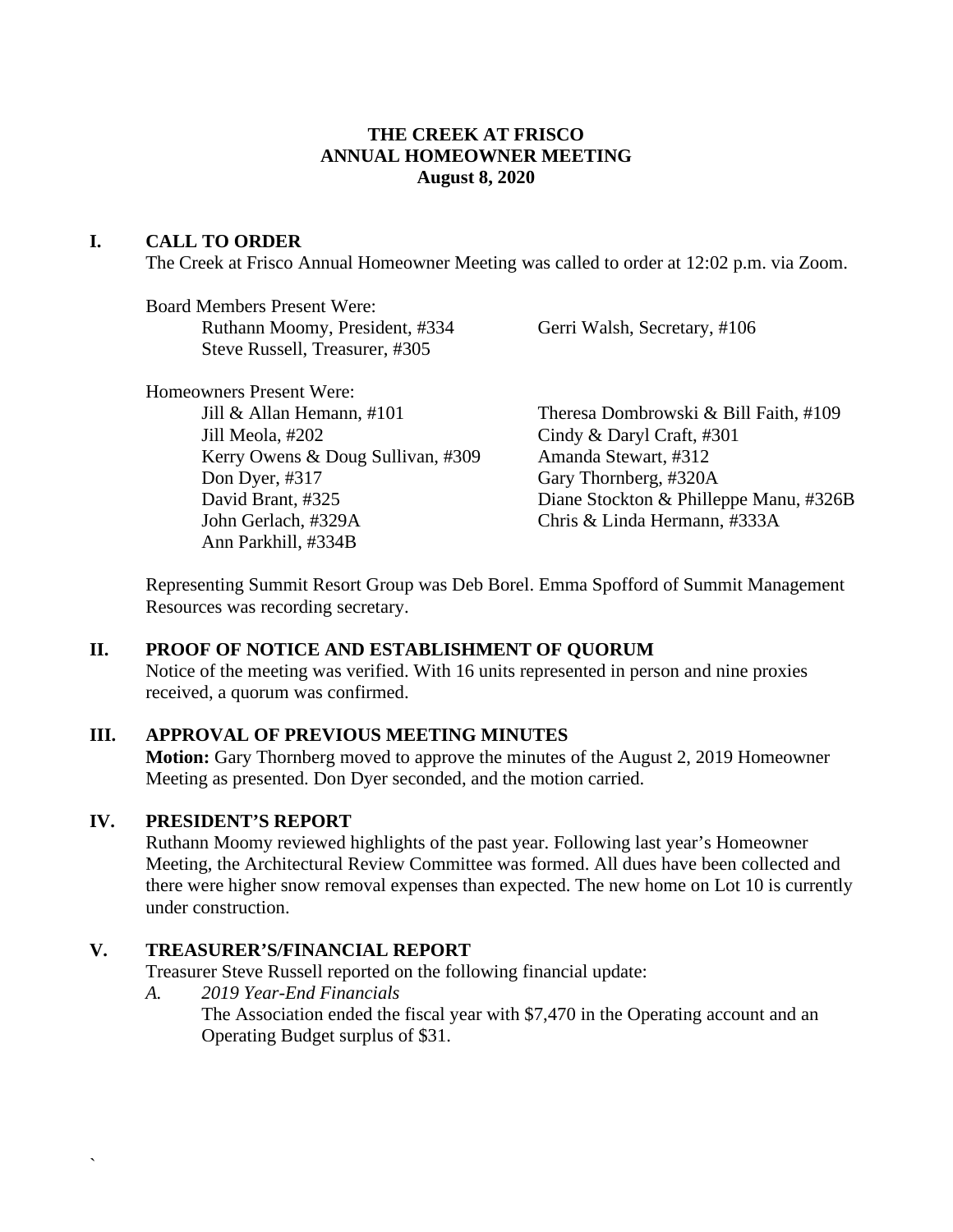#### *B. 2020 Year-to-Date Financials*

As of June 30, 2020, the Association had \$11,765 in the Operating account and was \$456 unfavorable to budget, mainly due to snow removal overages. It is anticipated that the Operating account will end the year with a balance of approximatley \$7,500.

An owner requested that she be allowed access to the Association bank statements. The Board will discuss with Deb Borel how to make this possible.

### *C. 2021 Budget Ratification*

Owners present reviewed the proposed 2021 budget. There is no increase to dues proposed.

**Motion:** Daryl Craft moved to accept the 2021 Budget as presented. Gerri Walsh seconded, and the motion carried.

# **VI. REPORTS OF COMMITTEES**

*A. Architectural Review Committee (ARC)*

The ARC members are Gary Thornberg, Don Dyer and Daryl Craft. There is very little construction activity except for Ryan Weber's house on lot 10. It was noted that any building or landscaping changes, including tree/shrub removal in open space adjacent to building lots, requires approval from both the Town and Association (and should be obtained in that order).

There are approximately seven dead trees by the river that will be removed by the Association.

# **VII. OWNER EDUCATION**

To fulfill the owner education requirement, Deb Borel provided information regarding the Responsibility of Owners in the meeting packet.

# **VIII. ELECTION OF DIRECTORS**

The term of Steve Russell expired this year and he was not running for re-election. Gary Thornberg was nominated and elected to the Board by acclamation. Steve was thanked for his service on the board.

# **IX. UNFINISHED BUSINESS**

There was no Unfinished Business.

# **X. NEW BUSINESS**

# *A. Streamside Lane*

Gerri Walsh reported that in order for the Town to take over and maintain Streamside Lane, the road would need to be widened to 75 feet. This widening would need to be completed before the Town could be petitioned to take it over. The Board has decided not to pursue this, as widening the road would result in loss of owners' property.